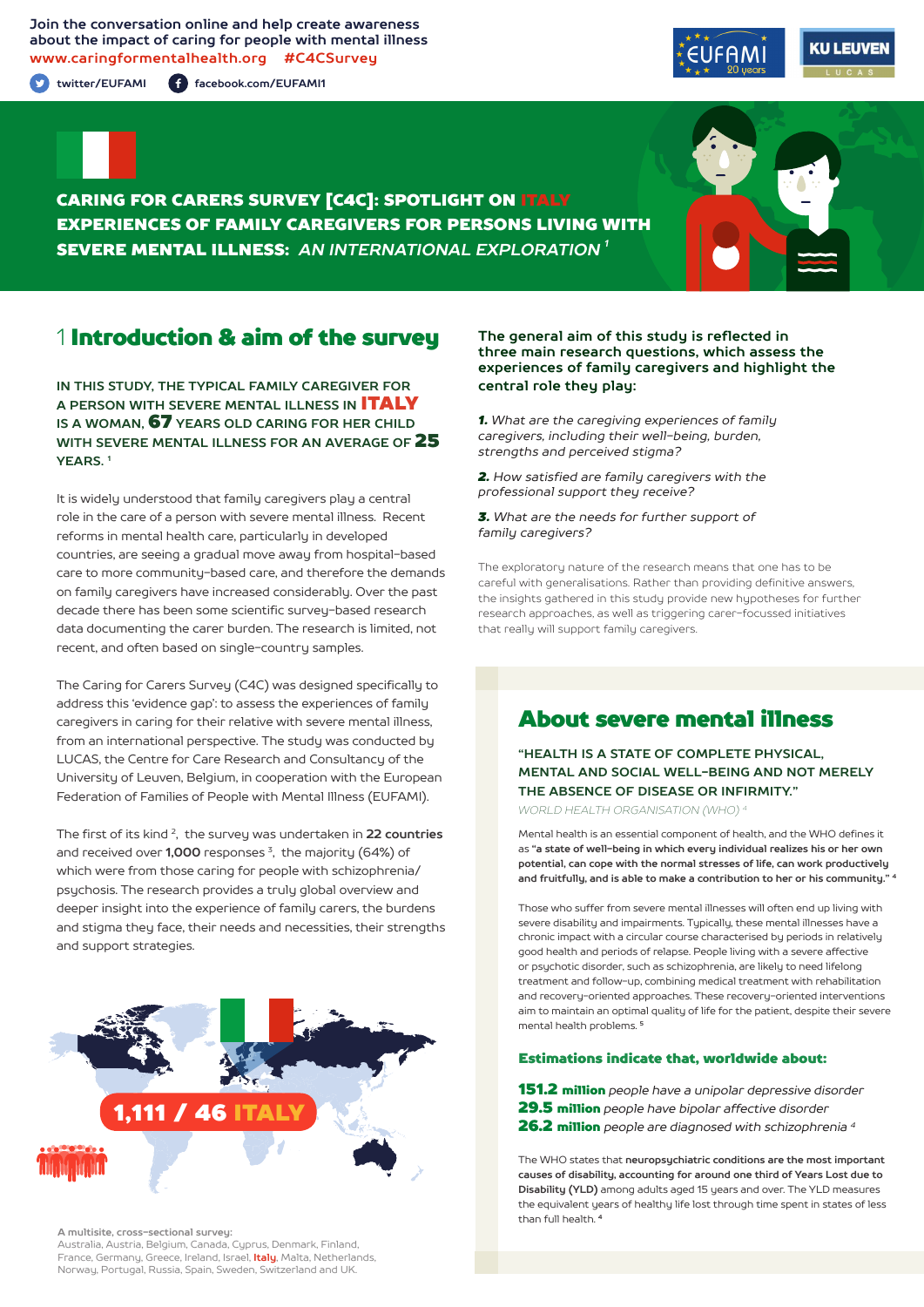# 2 The value of caregivers

"CARERS FOR PEOPLE AFFECTED BY SCHIZOPHRENIA OFTEN FEEL UNDERVALUED. DURING EARLY PSYCHOSIS, INTERVENTIONS AIMED AT THE FAMILY CAN FACILITATE PATIENT IDENTIFICATION, IMPROVE THE EMOTIONAL WELL-BEING OF FAMILY MEMBERS AND SUPPORT CARERS IN THEIR UNQUESTIONABLY IMPORTANT ROLE IN PROMOTING REMISSION AND RECOVERY." *EUFAMI 6*

Traditionally, people living with a severe mental illness require intensive treatment and, in many countries, may **reside in specialised hospitals. However, in between periods of relapse, most people with severe mental illness such as schizophrenia or depression live in the community and are cared for by their relatives.** Thus, both in practice, policy and research, there is growing attention to the needs of family caregivers.

In practice - **The majority** of the family caregivers in **Italy** who took part in the survey live with the patient or live with them some of the time. However, the report reveals that living with the patient or not does not necessarily reduce the burden of the caregiving role.<sup>1</sup>

### **INTERNATIONALLY,** 4 OUT OF 10 **PEOPLE CARED FOR IN THIS SURVEY LIVE AT HOME WITH THEIR CARER. 1**

### **FROM A GLOBAL PERSPECTIVE, MORE THAN** 3 OUT OF 4 **(76%) WERE CARING FOR THEIR SON OR DAUGHTER, 10% WERE CARING FOR A PARTNER OR SPOUSE AND 7% FOR THEIR BROTHER OR SISTER. 1**

In policu - Mental health policies, especially those in developed countries, are shifting towards more communitybased care. This policy shift is also reflected in the growing importance of patient and family support organisations, such as advocacy groups. The WHO Mental Health Atlas clarifies that family associations are present in 80% of the high-income countries and 39% of the low-income countries. In countries with family associations, 38% of these organisations frequently participate in legislation formation and implementation; about 42% are not routinely consulted and 20% of the family associations are rarely or not consulted. **<sup>4</sup>**

### **INTERNATIONALLY, THE REPRESENTATION OF EUFAMI** AND NATIONAL AND REGIONAL FAMILY MEMBER ORGANISATIONS, **AT POLICY LEVEL, IS** IMPORTANT FOR 90% **OF FAMILY CAREGIVERS. 1**

**FROM A GLOBAL PERSPECTIVE, AROUND 9 IN** 10 FAMILY CAREGIVERS **WANT MORE OPPORTUNITIES TO MEET, AND SHARE KNOWLEDGE AND EXPERIENCES, WITH PROFESSIONAL CARERS (93%), AS WELL AS OTHER FAMILY MEMBERS AND INFORMAL CARERS (90%). 1**

In research - The role of family caregivers has long been recognised. In the early 1950s research focussed on the role of families in the relapse of schizophrenia, examining 'Expressed Emotion' as a core theme. **7** The recent societal trend for reducing in-patient beds in mental health institutions and towards the more rapid discharge of the patient from hospital into the community has re-invigorated research into the role of family caregivers, and this is very much in line with caregiving research in other patient populations.

**FROM A GLOBAL PERSPECTIVE,** TWO THIRDS **OF THE PERSONS CARED FOR BY THE FAMILY CAREGIVER HAVE SCHIZOPHRENIA OR PSYCHOTIC ILLNESS. 1**

**INTERNATIONALLY, MORE THAN 1 IN 3 (37%) IS 'QUITE A BIT' OR 'A LOT' CONCERNED ABOUT THE PERSON THEY CARE FOR RELAPSING OR DETERIORATING. 1**

# 3 Study conclusions & Italian highlights

THE GREATEST NEED OF FAMILY CAREGIVERS LIES IN THE RECOGNITION THAT THEY ARE A FULL PARTNER IN CARE, AND IN THE NEED TO BE LISTENED TO AND TAKEN SERIOUSLY BY PROFESSIONAL CAREGIVERS.<sup>1</sup>

Advances in treatment, economic pressures and policy shifts in mental healthcare, have resulted in family members being increasingly expected to be present, close by and available for caregiving at all times. The findings of the C4C survey reflect this; that caring for a relative with a severe mental illness, like schizophrenia or bipolar affective disorder, involves an enormous commitment.

The high demands place a heavy burden on caregivers and this research confirms that most family caregivers of persons with severe mental illness are confronted with an accumulation of burden on several areas of their lives. Combining the emotional and relationship burden with lack of sleep, feelings of depression and anxiety or experiencing strains in the relationship with the person they care for, together with the social isolation and stigma that these family caregivers are confronted with gives an idea of the chronic stress that family caregivers are exposed to. It is vital therefore that community-based care should not become a euphemism for the single family caregiver carrying the entire burden.

Not surprisingly, 93 percent<sup>1</sup> of the family caregivers participating in the international study express the need for additional support to help with their role as a caregiver with half asking for significant levels of support. Family caregivers know what it is like to live with mental illness through their daily experiences with the patient. They especially worry about the future and what will happen with their ill relative in the long term. These worries need to be taken seriously and further support and information needs to be provided. Whilst information and advice are offered by professional caregivers